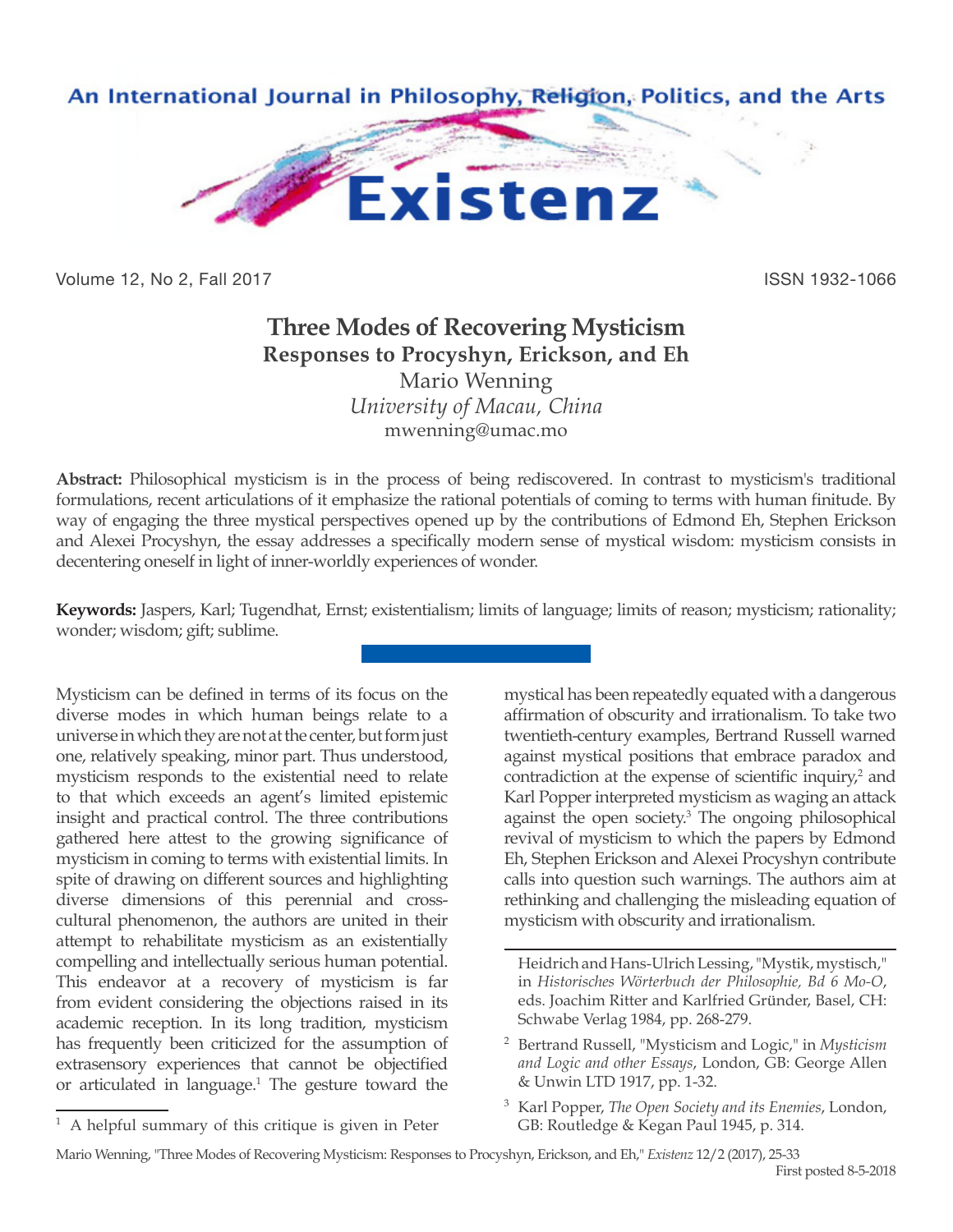It might strike the reader as surprising that it is not primarily classical mystics such as Meister Eckhart, who presuppose a mystical sense as they search for ways of overcoming individual will in light of divine will, which form the backdrop of the recent renaissance of mysticism. The contributions gathered here have in common that they turn to philosophers (Aristotle, Thomas Aquinas, Immanuel Kant and Ernst Tugendhat) not commonly associated with the assumption of ineffable experiences of a union with the divine. Instead, these philosophers underscore the rational capacities of human beings to relate to their limits in meaningful ways. It is not accidental that rationalist positions are being revisited in the attempt to recover the unique potentials of mysticism in coping with human finitude. In spite of otherwise differing philosophical agendas and methodologies, the defenders of a rational pursuit of encountering limits object to obscurity and emphasize a responsive as well as responsible engagement with existential finitude. Their emphasis is on the potentials of human beings to come to terms with being essentially perspectival creatures who share a sense of playing a relatively minor part in the grand scheme of things.

Mystics who are committed to uphold human reason for achieving clarity approach a mystical dimension in their lives by means of engaging in rational deliberation and a commitment to communication. All three contributions illustrate that mysticism and enlightenment do not need to be incompatible. Following the rationale of Johann B. Metz, the positons presented here can be conceived as a mysticism of open eyes—as opposed to a mysticism of closed eyes (the original etymological meaning of the term "mysticism"). $4$  A mysticism of open eyes has passed through the Enlightenment tradition and its striving for transparency and the use of reason in a publicly shared world and overcomes previous forms of mysticism that contend themselves with resorting to private experiences of subjective illumination that

cannot be articulated in a public vocabulary. Mysticism has been a heterodox and highly diverse movement with different albeit overlapping expressions in Eastern and Western traditions. Ernst Tugendhat notes that a shared feature of culturally specific expressions by mystics is their emphasis upon the need for cultivating humility in light of the limits that arise from the particular human condition. Speaking in relative terms, humans are rather insignificant while at the same time possessing the capacity of putting themselves into perspective and thereby seeing beyond their existential provincialism.<sup>5</sup> The mystical attempt of overcoming or at least taming—the egocentric tendency of inflating one's subjective perspectives need not aim at a selfannihilating union with a distant God, as it was for Meister Eckhart. Indeed, the recent focus on the rational potentials of mysticism frequently involves a turn away from orthodox conceptions of the deity of revealed religion.

 The return of mysticism as a serious mindset and mode of existence signals nothing short of a transformation of the form of religious consciousness in modernity.<sup>6</sup> Mysticism becomes an attractive option again precisely at a time when both traditional religion as well as one-sided forms of atheistic skepticism and scientism have been exhausted. It is an appealing existential option for a post-secular society.<sup>7</sup> The open-

<sup>4</sup> Johann Baptist Metz, *Mystik der Offenen Augen: Wenn Spiritualität aufbricht*, Freiburg, GER: Herder Verlag, 2011. In a related manner, Robert Musil speaks of a mysticism as bright as the day (*taghelle Mystik*) when characterizing the insight of the protagonist Ulrich that illumination does not consist in a turning away from discursive language, but is realized in communication and by seeing the world for what it is. Robert Musil, *Der Mann ohne Eigenschaften, Vol. 2*, Adolf Frisé, Reinbeck, GER: Rowohlt Verlag 1978, p. 1310.

<sup>26</sup> Mario Wenning

<sup>5</sup> Ernst Tugendhat, *Egocentricity and Mysticism: An Anthropological Study*, transl. Alexei Procyshyn and Mario Wenning, New York, NY: Columbia University Press 2016, p. xix. [Henceforth cited as *EM*]

<sup>6</sup> Peter Sloterdijk has diagnosed a correlation between the return of mysticism and the functional transformation of religion in modern times. Mysticism gains new importance precisely when the doctrinal content of religion has seized to be convincing to many contemporaries who nevertheless continue to be interested in spiritual fulfillment. "Der mystische Imperativ: Bemerkungen zum Formwandel des Religiösen in der Neuzeit," in *Mystische Zeugnisse aller Zeiten und Völker gesammelt von Martin Buber*, ed. Peter Sloterdijk, Munich, GER: Diederichs 1994, pp. 9-42, here p. 26.

 $7$  Elsewhere I have argued that the post-secular sentiment is open to phenomena of wonder and reenchantment without thereby claiming privileged forms of ineffable experiences of an absolute transcendence to an entity beyond reason and communication. See Mario Wenning, "The Fate of Transcendence in Post-secular Societies," in *Transcendence, Immanence,*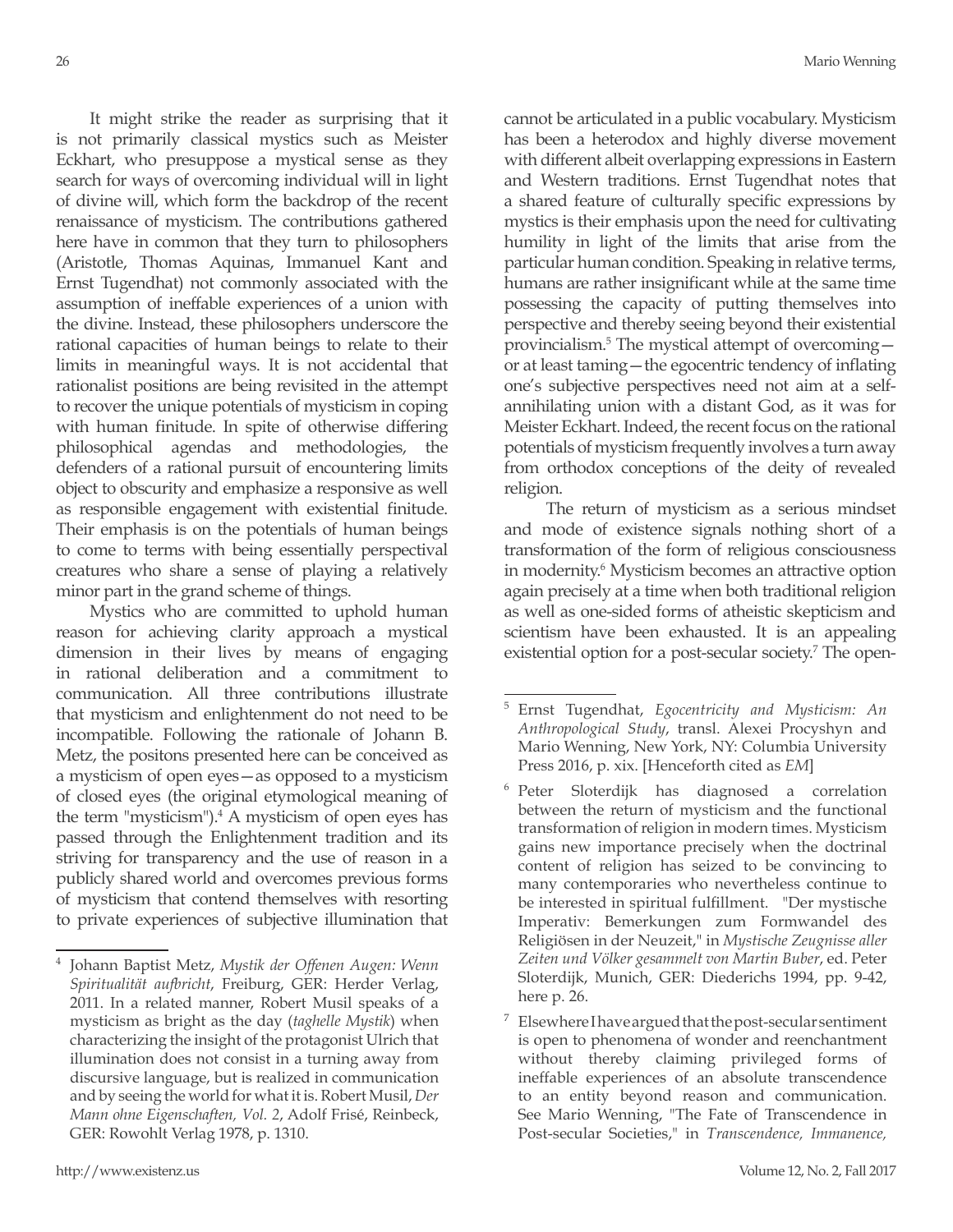eye-mystic does not leave this world behind, but is ready to perceive and to engage with persons and significant objects in this world in a transfigured mode. Philosophy has not been immune to such experiences of immanent transcendence. This openness to unique encounters of the mystical is informed by rational modes of communication, including the reflection on the limits that constrain the use of rationality and language when confronting limit situations.

What then is the relationship between existential philosophy and mysticism? Iris Murdoch points out that, whereas there are many overlaps between these two responses to human finitute, their respective heroes differ substantially:

The virtue of the mystical hero is humility. Whereas the existentialist hero is an anxious man trying to impose or assert or find himself, the mystical hero is an anxious man trying to discipline or purge or diminish himself. The chief temptation of the former is egoism, of the latter masochism.<sup>8</sup>

Murdoch's juxtaposition reveals the complimentary and mutually corrective nature of the respective virtues and vices prone to an existential and a mystic mode of living. There has been an intimate relationship between mysticism and some philosophical positions associated with the existentialist tradition. For example, Carl Michalson argued that "Existentialism has become a kind of secularized mysticism.<sup>119</sup> While this equation of existentialism and mysticism might be an exaggeration, existential philosophy has attempted to shed light on the essentially limited condition of humans, for example by recognizing that human beings are essentially finite and experience their finitude most vividly in their exposure to limit situations such as the abyss of death and mortality. However, in contrast to traditional Christian expressions of mysticism, the focus on human existence in existential philosophizing has not postulated the necessity of an ultimate divine addressee. Rather than fleeing the world as a response to human finitude, human existence harbors the potential

of discovering meaning as it is revealed in unique and fleeting everyday experiences.

That Karl Jaspers' work in particular reveals a complex and often ambivalent relationship to the worldview of mysticism has been addressed by Alan Olson.10 Starting with his early *Psychology of World Views*, Karl Jaspers reconstructs forms of mysticism that subscribe to the ideal of a mystic union with God, a *unio mystica*. Mysticism, on Jaspers' interpretation, aims to overcome the world. This world-fleeing and world-negating tendency of mysticism, Jaspers shows, threatens to abandon the task of engaging one's self in this world through communication with others as it undermines the possibility of innerworldly transcendence. Jaspers thus distinguishes between a path of mysticism that threatens to abandon communication and a path of reflection. While the former emphasizes the unity of subject and object, the latter encounters fragmentation. In spite of this early psychological reconstruction of a mystical attempt to negate and abandon the world, mystical elements have been ascribed to Jaspers. For instance, Tsuyoshi Nakayama talks of a mystical tendency (*mystische Tendenz*) in Jaspers' philosophy of existence that is mentioned in writings by Hajime Tanabe.<sup>11</sup> From the perspective of philosophical faith, Jaspers aims to recover a mysticism open to a this-worldly transcendence that is not reducible to natural science while at the same time it also does not rest on appeals that are commonly found in doctrines of religious faith and revealed religion. Jaspers' existential mysticism, thus understood, points to distinctive modes of opening up oneself to the transcendence of the encompassing (*das Umgreifende*). Jaspers seeks for rational ways of combining a commitment to the encompassing without thereby abandoning the world, since the world "has a mystical resonance that transcends both mere objectivity and mere subjectivity" (*TH* 91). In this endeavor of an opening towards cyphers of transcendence, there is a

*and Intercultural Philosophy*, eds. Nahum Brown and William Franke, New York, NY: Palgrave Macmillan 2016, pp. 259-82.

<sup>8</sup> Iris Murdoch, *Existentialists and Mystics: Writings on Philosophy and Literature*, ed. Peter Conradi, New York, NY: Penguin Books 1999, p. 227.

<sup>9</sup> Carl Michalson, "Existentialism is a Mysticism," *Theology Today*, 12/3 (October 1955), 355-368, here p. 356.

<sup>10</sup> Alan M. Olson, *Transcendence and Hermeneutics: An Interpretation of the Philosophy of Karl Jaspers*, The Hague, NL: Martinus Nijhoff Publishers 1979, pp. 91- 108. [Henceforth cited as *TH*]

<sup>11</sup> Hajime Tanabe, *Zenshū, Vol. 9*, Tokyo, JP: Chikuma Shobo 1963, p. 460; cited in Tsuyoshi Nakayama, "Jaspers und die Mystik," in *Karl Jaspers's Philosophy: Rooted in the Present, Paradigm for the Future*, eds. Richard Wisser and Leonard H. Ehrlich, Würzburg, GER: Königshausen and Neumann 2003, pp. 179-84, here p. 179.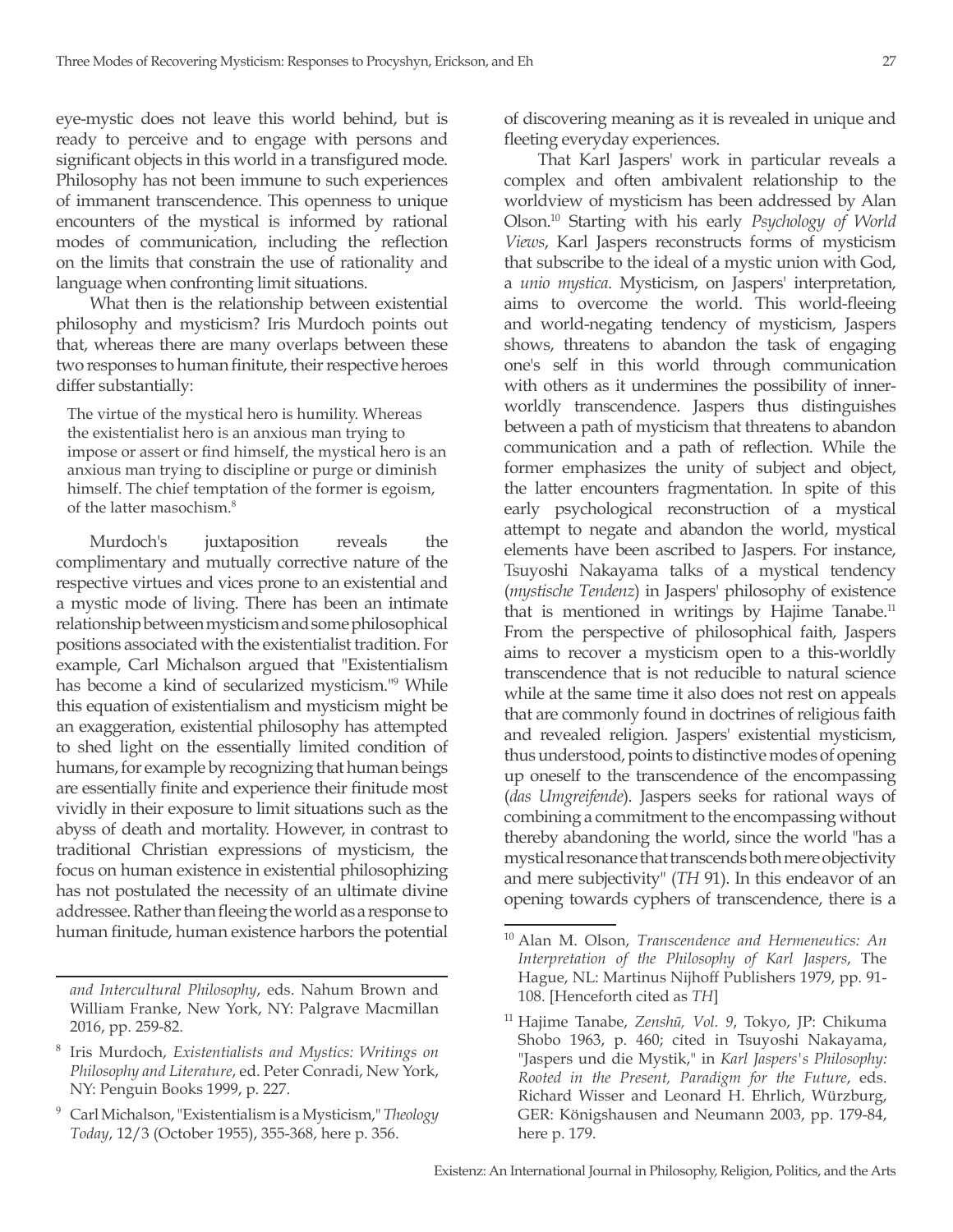need, indeed a duty, to relate mysticism to the realm of language, communication, and rational truth claims. The distinctive forms of mystical experience need to be taken seriously from the perspective of a philosophical emphasis on rationality and communication. For this reason, Jaspers maintains in *Way to Wisdom*:

We cannot doubt the existence of mystical experience, nor can we doubt that mystics have always been unable to communicate what is most essential in their experience. The mystic is immersed in the Comprehensive. The communicable partakes of the subject-object dichotomy, and a clear consciousness seeking to penetrate the infinite can never attain the fullness of that source. We can speak only of that which takes on object form. All else is incommunicable. But its presence in the background of those philosophical ideas which we call speculative constitutes their content and meaning.12

What the mystic cannot speak of forms the necessary background condition for the content and meaning of existential philosophy. Mysticism and philosophy share that they both set out from a sense of wonder or astonishment about the world that borders on the limits of communicability. In *Truth and Symbol* Jaspers writes:

The world and everything that occurs in it is a mystery. The crudeness of finding everything to be self-evident through force of habit and the mania for mystery to the point of the sensational and the superstitious must disappear where genuine astonishment begins. Philosophy illuminates the mystery and brings it completely into consciousness. It begins with astonishment and increases the astonishment.13

One key existential possibility of human beings is to encounter and respond to the mysteries in this world in the mode of wonder. This is also the common starting point for philosophers who are focused on illuminating the mysteries of human existence by turning to the tradition of mysticism.

## **Response to Alexei Procyshyn**

In his detailed reflections on Ernst Tugendhat's *Egocentricity and Mysticism*, Alexei Procyshyn wonders about wonder. More specifically, he is unconvinced by Tugendhat's discussion of wonder as a kind of cure for humans who suffer from a structural form of egocentricity. We might wonder why a given person or painting exists at all, rather than simply wondering about what it is or how it might or might not be useful for our concerns. In wonder we let go, or so it seems, of propositional language use and also of rational inquiry. In his reconstruction of Tugendhat's anthropology informed by the philosophy of language, Procyshyn argues that

Tugendhat's account of our propositionally structured deliberative capabilities is at odds with the kind of skilled coping he attributes to our experience in wonder $14$ 

and he diagnoses a "performative contradiction" in the function attributed to wonder. According to Procyshyn's reconstruction of Tugendhat's position, the super-perspective of an allness (Jaspers would have called it the encompassing, *das Umgreifende*) that humans experience of wonder is an antidote to the existential stress commonly felt by egocentric I-sayers. Propositional language enables humans to abstract from their concrete context while it also condemns I-sayers to remain bound to the egocentric predicament. Wonder, according to Procyshyn's reconstruction of Tugendhat's argument, is supposed to solve—or resolve—this tension since it does not rest on propositional content and thereby promises to overcome—or at least alleviate—the existential stresses connected to the egocentric predicament. Since the reader might not be familiar with Tugendhat's work, my comments will focus primarily on the substantive objections raised by Procyshyn.

The person who wonders that something exists, Tugendhat suggest, does usually not, or at least not necessarily, perform an automated skill such as bike riding and even less so one of mere coping. Rather than being linked to an immersion of a pre-reflective skill that has been habituated, wonder, for Tugendhat, is a form of meditative attentiveness of the kind one finds when being drawn in by a unique work of art or when one is amazed by the very existence of a person that is significant to one. These modes of being drawn in by wonder, I agree with Tugendhat, are not forms of coping. Indeed, the spell of wonder consists in interrupting the habituated mechanisms human beings have cultivated

<sup>12</sup> Karl Jaspers, *Way to Wisdom: An Introduction to Philosophy*, transl. Ralph Manheim, New Haven and London: Yale University Press 1964, p 37.

<sup>13</sup> Karl Jaspers, *Truth and Symbol*, transl. Jean T. Wilde, William Kluback, and William Kimmel, Albany, NY: New College and University Press, Inc. 1959, p. 37.

<sup>&</sup>lt;sup>14</sup> Alexei Procyshyn, "Wonder and Tugendhat's Mysticism," *Existenz* 12/2 (Fall 2017), 1-9, here p. 1.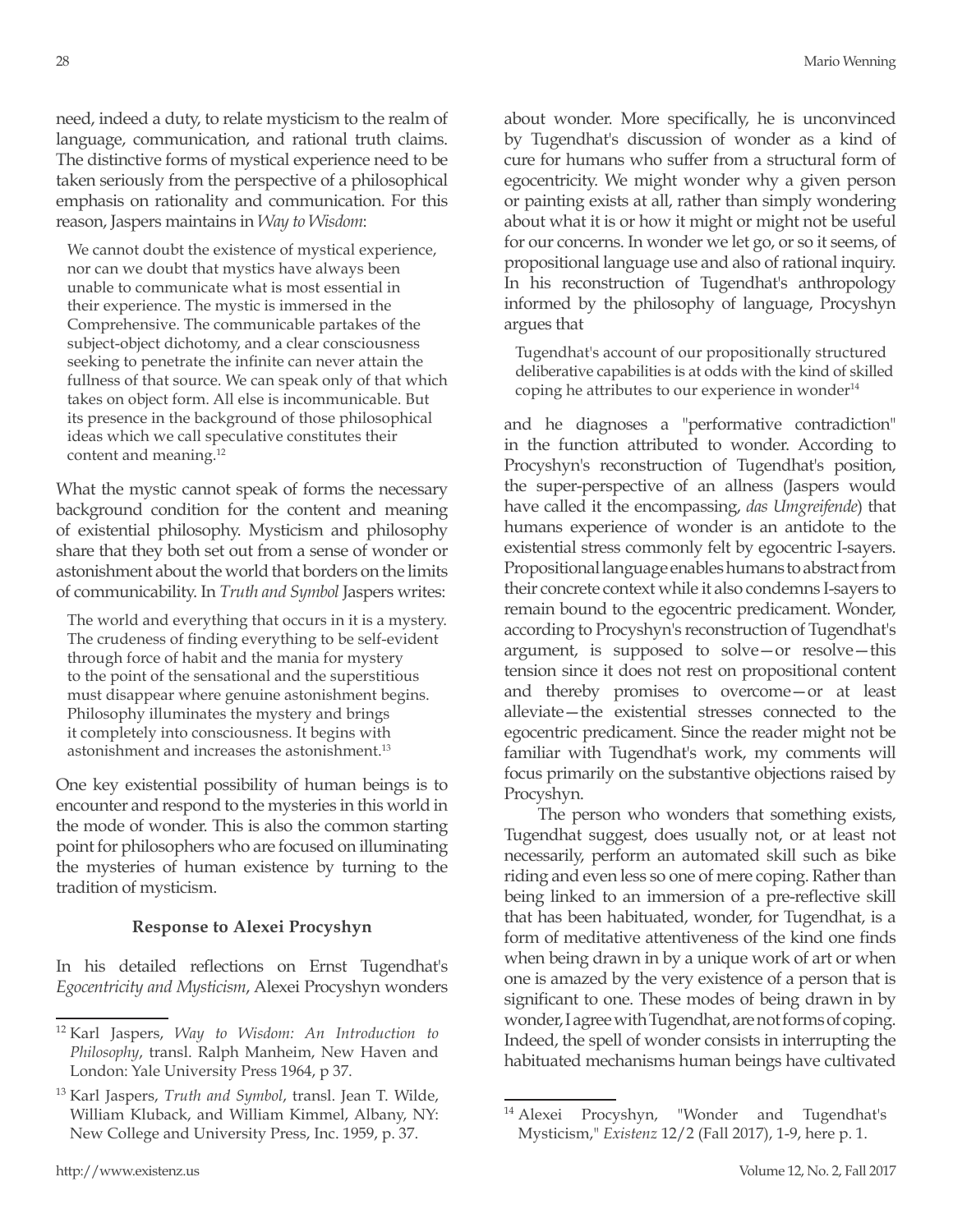in order to navigate within a complex world.

Wonder, like aesthetic experience, has the power of interrupting our ordinary ways of navigating and cognizing the world. The person who wonders brackets the ordinary forms of relating to the world such as, for example, employing skills, including the skill of assigning categories, and making use of propositional language. Some forms of art—think of sound poetry's foregrounding of phonetic over semantic and syntactic aspects of speech—play on this interruption of skill and automated sense-making mechanisms in language. Our established reflexive categories break down in wonder and leave us with a sense of awe.

While I share Procyshyn's concern about situating mystical experience in a space inaccessible by means of discursive reasoning, I do not share his characterization of Tugendhat's position as implying that wonder and the practice of giving and asking for reasons necessary exclude each other. Tugendhat distinguishes (i) an Aristotelian tradition in which wonder is being replaced by the philosophical practice of reason giving from (ii) a Platonic tradition in which an initial sense of wonder will trigger higher forms of wonder (*ekplexis*) connected to the ascent to the ideas (*EM* 129). I take Tugendhat's position to be closer to that of Plato than to that of Aristotle in that he emphasizes that wondering does often give rise to a sense of curiosity and thereby triggers further processes of engaged inquiry. One might add that, in contrast to Plato, we do not need to share the assumption that wondrous deliberation moves us further away from the objects in this world to the level of disembodied ideas. Where the practice of reason giving encounters its limit in wonder occurs when one is amazed by the very existence of the object or subject of wonder. The quiddity of a singular work of art, a significant human being or a specific emotion is ultimately inexhaustible in reason-giving practices. However, the sense of wonder could be increased and intensified in an attempt to inquire deeper into what makes a singular phenomenon so unique. We might try to understand the artwork or person better and inquire into the context of the work's creation or, as much as this is possible, how the world appears when seen from that person's background and point of view.

From a mystical perspective, most important in this process of wondering about a phenomenon, is that a thinker interrupts an otherwise prevalent tendency of universalizing one's perspective and seeing oneself to be at the center of things. The position as an epistemic and practical agent recedes to the background, a

background from which one can be amazed by the very existence of a phenomenon whose existence cannot be exhausted by processes of inquiry provided that these processes are meaningful ways of getting to know better the focus of a specific experience of wonder. Tugendhat interprets the mystical sense of wonder as alleviation from the stresses that come with being a speaker of propositional languages. This raises the question concerning the mystic's relationship to language, and in particular to propositional language. Procyshyn is hesitant to radically detach mystical experience from communication and I share his concern (as does, I think, Tugendhat). This being said, what is at stake in the mystical attitude cannot be reduced to reasoning or imparting information by way of propositional language use—just as it cannot consist in a skilled coping with the world in the mode of strategic problem solving. Mysticism often involves a reflection on the limits of deliberation and language. In different traditions we find diverse modes of expressing the paradox of trying to go beyond deliberation and language use by means of reflection and words. The rationale for Zen Buddhism's employment of Koans, riddles, is that they aim to overcome the spell of being caught up in regimented forms of reflection. Reason that challenges rationality also occurs in the meditative recitation of phrases that seek to break open from within the hold that propositional language has on the language user. The self-transcendence of language by means of language occurs in paradoxical statements that are both denying and affirming language use. Thus, the Daoist classic *Daodejing*, which is crucial for Tugendhat's inquiry into the relationship of mysticism and peace of mind, famously begins with the paradox: "The Dao that can be spoken of is not the eternal Dao" (*Daodejing*, poem 1). It reminds the reader of the fact that what one is about to read is not to be equated with knowing the Dao, the structuring principle of the cosmos. In the other Daoist classic, the Zhuangzi, we find the paradox of the fishnet allegory:

The fish trap exists because of the fish. Once you've gotten the fish you can forget the trap. The rabbit snare exists because of the rabbit. Once you've gotten the rabbit, you can forget the snare. Words exist because of meaning. Once you've gotten the meaning, you can forget the words. Where can I find a man who has forgotten words so I can have a word with him?<sup>15</sup>

<sup>15</sup> Zhuangzi, *Basic Writings*, transl. Burton Watson, New York, NY: Columbia University Press 2003, p. 302.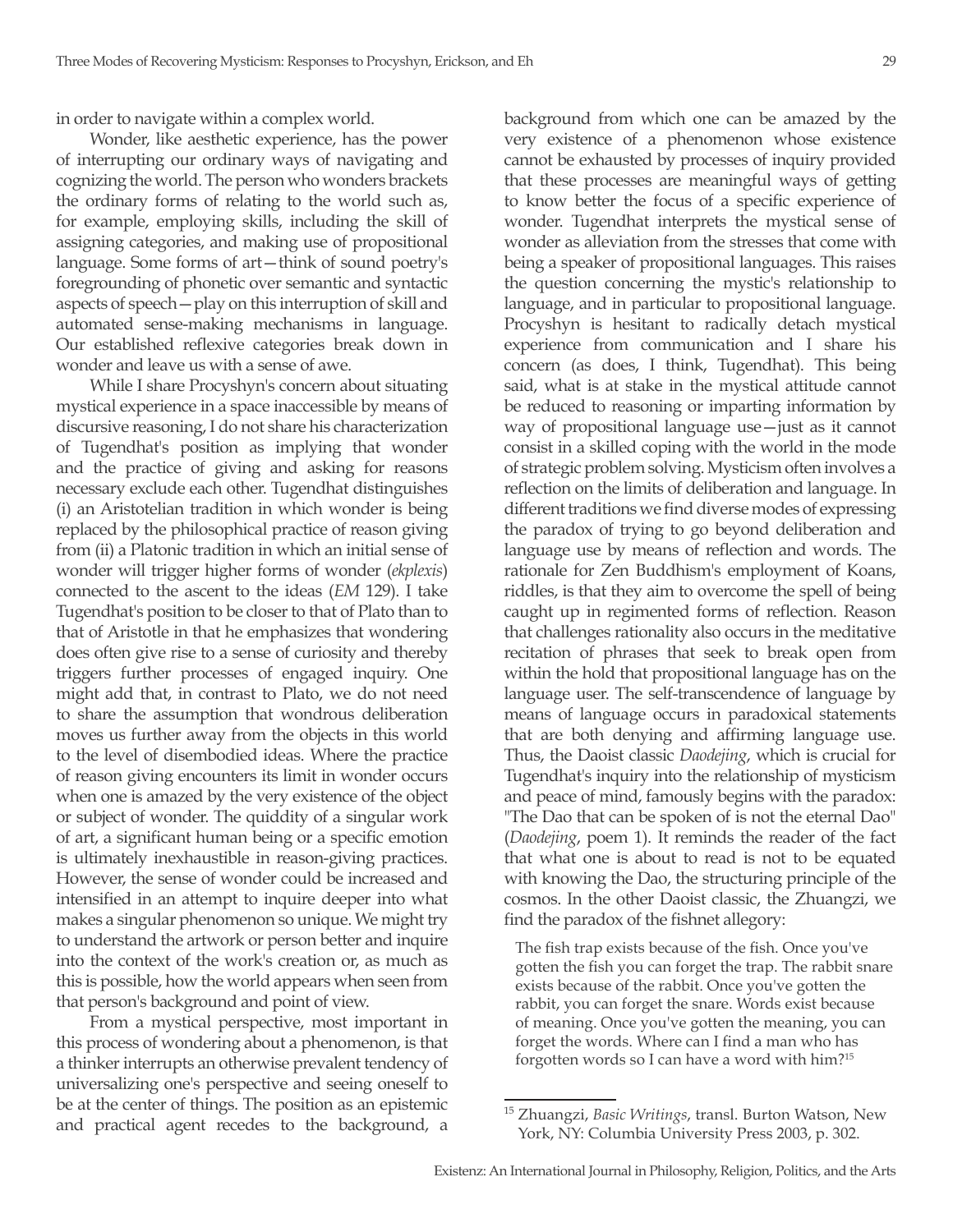Paradoxical passages such as these present reflective insights that remind the person who engages with them that reflection ought not to be made into an absolute, while it might nevertheless be necessary to express their meaning. In particular, such paradoxes suggest that propositional knowledge ought not to be confused with living a life open to mystical insights. These passages serve, at best, as an invitation to a praxis that remains conscious of the limits, to use Kantian vocabulary, of its own conditions of possibility.

Another concern highlighted by Procyshyn regards the analogy of wonder and the sublime. Admittedly there are parallels between experiencing wonder and being confronted by the sublime; these are nevertheless not identical. Reflecting upon the sublime reconfirms the subject's moral authority over an otherwise terrifying nature; in contrast, wonder does not—or at least not necessarily—entail this threatening and self-assertive dimension. Wonder is usually directed outward and it is this outward-directedness at the very existence of something or someone special that can lead to a decentering that alleviates a subject from his fixation on egocentric concerns (*EM* xix). An additional difference between wonder and the sublime can be identified in the respective objects of wonder and the sublime. The sublime, at least in Kant's dynamic sublime, is associated with the experience of vastness, especially the vastness of nature. As mentioned earlier, Tugendhat's account of wondering draws on examples of persons or artworks such as Rembrandt's portraits that capture the attention of the spectator. These works or persons make the spectator wonder at the very possibility of the existence of this special person or this unique painting. To juxtapose wonder with the sublime, let us draw on Kant's examples. It is not a vast landscape that defies order or the seemingly infinite starry skies that exceed the limits of ordinary experience and cognition, but rather a concrete work or person. In wonder, one does not reconfirm one's egocentric position by giving up the possibility or the real existence of objects deemed worthy of wonder. Instead, the focus is taken off one's sense of self owing to being drawn toward a different center that brings forth curiosity and one's desire to talk to it, listen to it, meditate on it, or simply watch and feel  $it.16$ 

Procyshyn convincingly objects to the idea that the person who experiences such kinds of wonder goes beyond the practice of reason-giving. It is hard to deny that the giving and asking for reasons can be sparked by a sense of wonder. Ideally, wonder triggers, rather than silences, a sense of curiosity and could sustain extensive forms of attentiveness and inquiry. We might think of an astrophysicist who marvels at the existence of a black whole and who is, as a consequence, inspired to engage in observations and to conduct experiments to test, revise or reconfirm current theories concerning gravity. However, as important as these rational activities might be, wonder both utilizes as well as transcends rationality. While it is essential for gaining knowledge, the practice of giving and expecting reasons does not exhaust wonder. Reasoning tends to be directed at questions that require explanation or justification rather than at an amazed pondering about the very existence of something unique, mesmerizing, awkward, or strange. Discursive knowledge may depart from a sense of wonder or feed into it and thereby intensify, but it cannot completely capture and exhaust such a sense of wonder.

Similar to experiences of beauty, a sense of wonder might be shared, but not by way of making inferences. I am inclined to take my sense of wonder in front of a painting to be universal. This judgment, just as a reflective judgment of beauty, is not based on the application of concepts and rules. By extension, my judgment entails the expectation that other people ought to experience the sunset as beautiful or worthy of admiration as I do, but there are no universal or even contextual reasons that could make such judgments and their corresponding attitudes necessary to others. At best we can invite others, through communication and evocation, to be co-wonderers.

Finally, Procyshyn suggests that wonder might not perform the assigned function of overcoming egocentricity. Tugendhat argues from a linguistically informed anthropological perspective that for humans, as speakers of propositional language, the egocentric predicament indeed can never be fully overcome, but at best transformed and softened. One reason for this, one may contend, is that the sense of wonder cannot be sustained infinitely as much as it can be rediscovered, intensified, and deepened on occasion. Experiences of wonder sometimes can trigger meta-reflection, for example when wondering about our capacity to wonder. However, such reflective forms of wondering might have the power of bringing the mystic, who is an

<sup>&</sup>lt;sup>16</sup> The importance as well as the difficulty to achieve a real form of attentive looking is emphasized by Iris Murchoch, *The Sovereignty of the Good*, New York, NY: Routledge 2014, p. 89.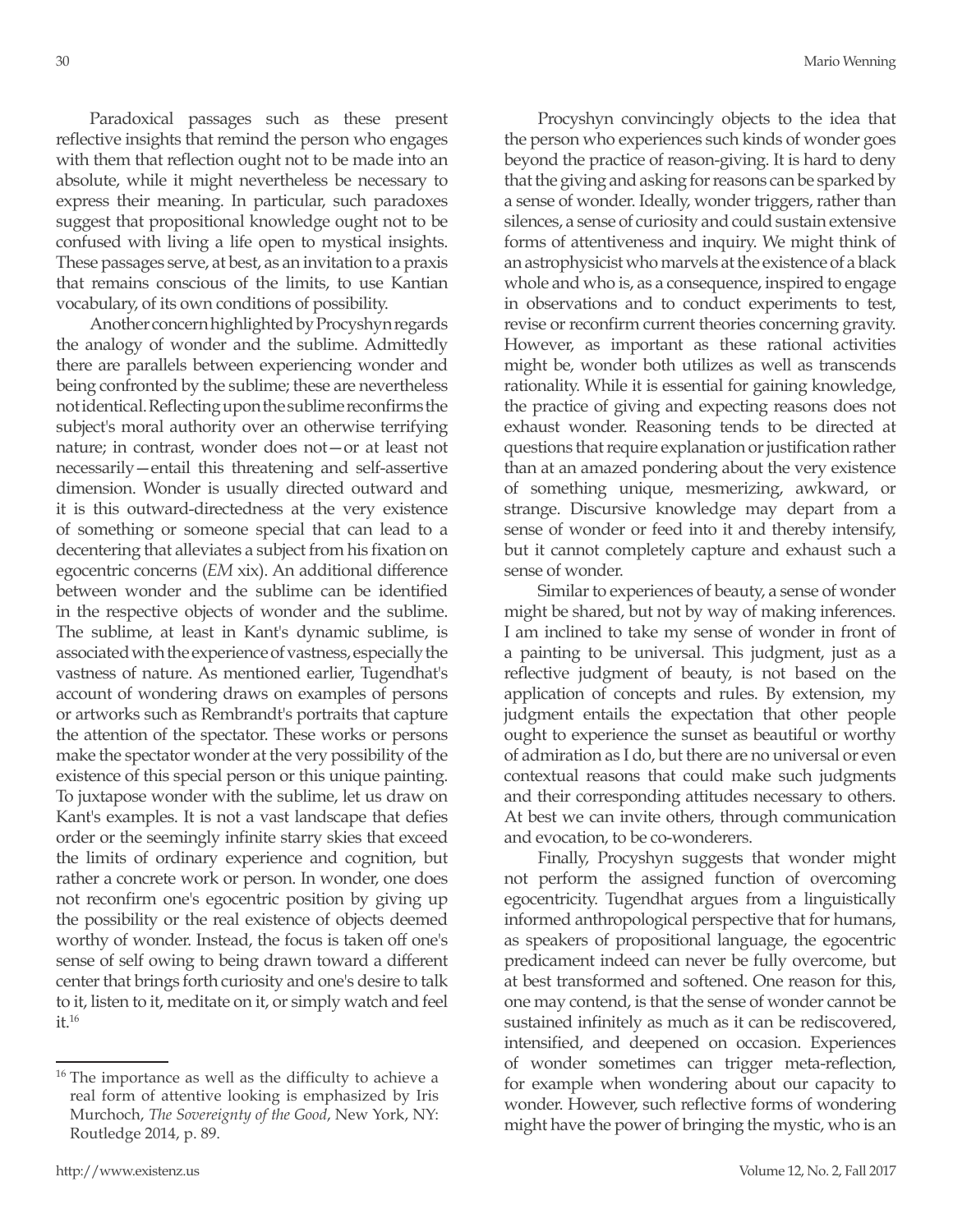expert in experiencing wonder, into a transformed state of mind and, more importantly, a transformed mode of existence. The contents of self-reference, of someone who has experienced profound wonder, are shifting ones' sense of self. Being spellbound and decentered by wonder might not eliminate, but can tame epistemic pretensions of being at the center of things.

The person who wonders about the quiddity or the very existence of a specific object or a unique person in the world undergoes a process of irreversible decentering that is commonly associated with increased awareness and maturity of a person. Rather than to marvel at one's own egocentric standpoint, different phenomena that are significantly larger or smaller are encountered, or other manifestations of meaningful existence that differ from oneself. These perspectives take on a contingent character and are experienced as such. At the same time, one learns to see these phenomena as distantly familiar in that they too present viable, even if contingent, perspectives on a shared world. These experiences allow the mystic to see the diversity of possible perspectives on the world as a corrective to perceiving his contingent perspectives as the only viable ones. Seeing both the limits—and thereby also a bit beyond the limits—determined by first-person perspectives allows the mystic to see and feel the multitude of a range of other perspectives as a motivation to expand his knowledge about the complex, inexhaustible, and thus mysterious reality.

## **Response to Stephen A. Erickson**

In his elegant and thoughtful essay, Erickson identifies anti-foundationalism as a primary reason for the gradual disappearance of mysticism which he attributes to eroding foundations of spiritual experience. While I find his depiction of spiritual experience compelling, I am less convinced by the explanation of why such experience is supposed to be in a state of crisis. Do we need to have a conception of ultimate foundations, as Erickson contends, to have mystical experiences? I tend to believe that we do not. I also question whether we need to point to a God of religion or philosophy in order to cultivate a *mystische Einstellung* as Jaspers calls the mystical attitude in his *Psychologie der Weltanschauungen*.

At least some of the anti-foundationalists mentioned in Erickson's essay do seem to object to such presuppositions. Anti-foundational mysticism is not only a plausible option, but signals the emancipation from foundationalist metaphysics. It first and foremost allows a specific kind of mysticism to flourish. For instance, Richard Rorty, whom Erickson cites as the archanti-foundationalist, argues for a combination of antifoundationalism and a secular version of mysticism. Rorty's mysticism remains idiosyncratic and ironic to be sure. He likes to provoke by throwing the search for a ground that would provide a secure metaphysical basis for knowledge overboard. Positively stated, one consequence of the abandonment of a metaphysics of ultimate grounds is a radically secular nonfoundationalist form of mystical life. Rorty recollects the sense of awe that accompanied his childhood when coming across certain wild flowers:

in the woods around Flatbrookville (and especially in the presence of certain coralroot orchids, and of the smaller yellow lady slipper), I had felt touched by something numinous, something of ineffable importance.<sup>17</sup>

For Rorty, a public commitment to solidarity and justice does not, or at least not necessarily, overlap with one's private sense of being touched by a singular encounter with a beautiful object such as a coralroot orchid (or, whenever nature is far away, a captivating novel). If Rorty's account is convincing, has it not been precisely in modern times, times in which the search for an ultimate ground is no longer regarded as necessary or even convincing, that such experiences of innerworldly mysticism become possible? With the worship of a god or of the supremacy of reason increasingly becoming optional instead of being a mandatory prerequisite in society, humans could see and be touched by the beauty of a singular orchid without regarding it as a symbol of something else, be it knowledge, morality, or divine creation. Rather than deducing a general rule, a moral command, or a divine origin from such experiences, a modern mystic in a society that is significantly shaped by secular reason comes to appreciate the singularity and uniqueness of phenomena worthy of awe and wonder. Whether it is necessary or even possible for modern mystics to relate to an allness that encompasses everything (in Jaspers' terminology, *das Umgreifende*) rather than concrete experiences of relative otherness in wonder is a legitimate challenge for the foundationalist mysticism Erickson appears to be defending.

The main focus of Erickson's essay is that of

<sup>17</sup> Richard Rorty, "Trotsky and the Wild Orchids," in *The Rorty Reader*, eds. Christopher J. Voparil and Richard J. Bernstein, Malden, MA: Blackwell 2010, pp. 511-9, here p. 503.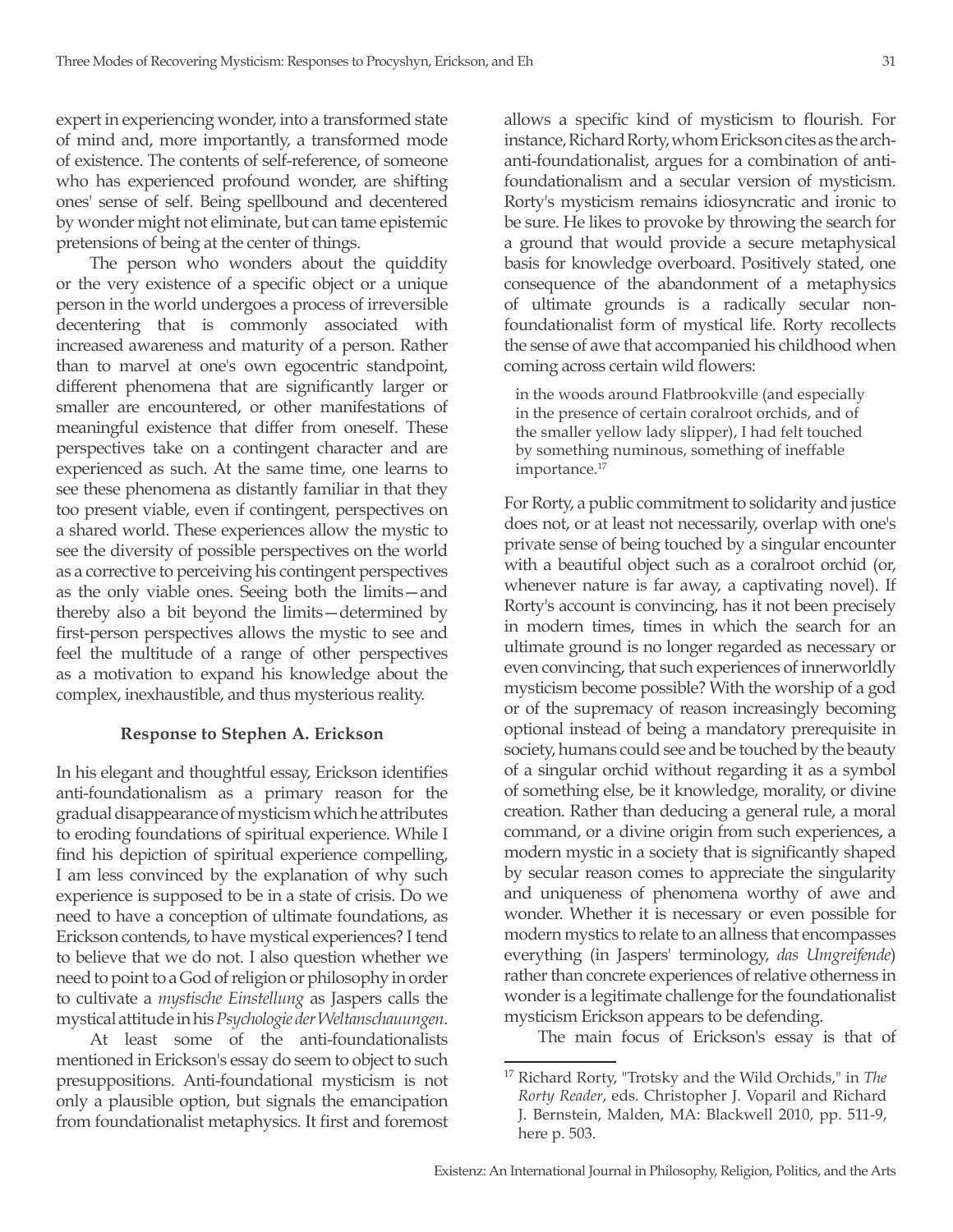mystical or, as he also calls it, spiritual experience and existence. He suggests that mysticism creates inner citadels. These are places of inner retreat in which significant experiences of transcendence become possible. The inwardization of the mystical is confirmed by the etymological root of the concept "mysticism." The Greek verb *myein*, which literally means to close one's earth, mouth, and eyes, suggests a turning inward by shutting oneself off from an overflow of external sensuous stimuli. Erickson maintains that an inner mystical sense involves epistemological and existential dimensions. He privileges the latter over the former and writes about mystical experience: "If it has authentic standing at all it can only be lived." In what sense can mysticism be lived authentically? Granted, asking for a manual for an authentic mystical existence would be self-defeating. Yet, it would be intriguing to pursue the question whether the insights that the mystic can attain by turning inward harbor implications for an authentic form of life that includes an outward social dimension. Differently put, can Jaspers' concern mentioned earlier, namely that mystics flee from the world, be dissipated? To answer this question one would need to connect mysticism to forms of deliberation, attentiveness and world affirmation. Secondly, it needs to be shown that the metaphorical drinking of the fountain of the inner citadel, the insight into and experience of nothingness that Erickson evokes in a festive tone of voice, can lead to a transformed existence within society.

Erickson suggests that the mystic would be less of an agent and more of a recipient. I take this to mean that the person who is living out his spiritual experiences has learned to cultivate the capacity of patience, receptivity, and equanimity. In other words, such a person is capable of looking, listening, and letting be rather than rushing into plans of action. In the process of spiritual transformation, the agential registers of initiating and orchestrating give way to the passive competencies of receiving, attending, and acknowledging. This raises the question what it is that the mystic is being opened up to in this transformation from an active to a purely contemplative mode of existence. Jaspers points to dangers that he finds to be inherent in a mystic's passivity when he writes: "The emphasis on nondoing and passivity leads to a lack of responsibility….Not acting and irresponsibility seems self-evident to him."18 A contemporary recovery of mystical inwardness and receptivity that takes Jaspers worry seriously would need to elaborate how the passive virtues enabled by a retreat to the inner citadel do not need to contradict the pressing task of engaging the world in responsible ways.

## **Response to Edmond Eh**

Eh's reflections on wisdom in the *Nicomochean Ethics* as well as in Thomas Aquinas' commentary of this Aristotelian text indirectly calls for an inclusion of thinkers in the mystical canon who are usually not considered mystics in any orthodox sense of the tradition. Similar to Procyshyn and Stevenson, Eh stresses the rational component of mysticism as well. He does so by speaking of a state of union with the divine achieved through contemplation. Rather than addressing whether this specifically monotheistic—and perhaps exclusively Christian—notion of mysticism as a union with the divine can be equally applied to traditions that are not monotheistic, I shall turn to an observation that strikes me as a particularly fruitful starting point for rethinking mysticism: the connection between wisdom and mysticism that is the focus of Eh's essay.

Considering wisdom as a means of mystical achievement suggests that the union with the divine not only is open to cognition, but crucially depends on it. Mysticism, according to Eh's reconstruction of Aquinas, is made possible through contemplation and insight rather than taking leave from reason. Eh demonstrates that an essential addition to Aristotle's conception of wisdom was made by Aquinas in terms of considering wisdom not only as a natural virtue with moral and intellectual components, but as a divine gift. This raises the question what kind of gift wisdom is.

There are at least three dimensions in which the rich notion of gift could be employed to characterize the mystical understanding of wisdom: first, wisdom, as much as it can be cultivated, is not a faculty that humans have created by themselves; secondly, Eh suggests that the gift presupposes a giver and a recipient; and, thirdly, the recipient of the gift takes on certain responsibilities qua having received the gift. While I want to leave aside the contentious question of whether gifts, including the gift of wisdom, presuppose a giver, it is intriguing to reflect on what is involved in receiving the gift of wisdom as, in a closely related manner, has been done by Derrida in his deliberation about the impossible task

<sup>18</sup> Karl Jaspers, *Psychologie der Weltanschauungen*, Berlin, GER: Springer Verlag 1960, p. 454, my translation.